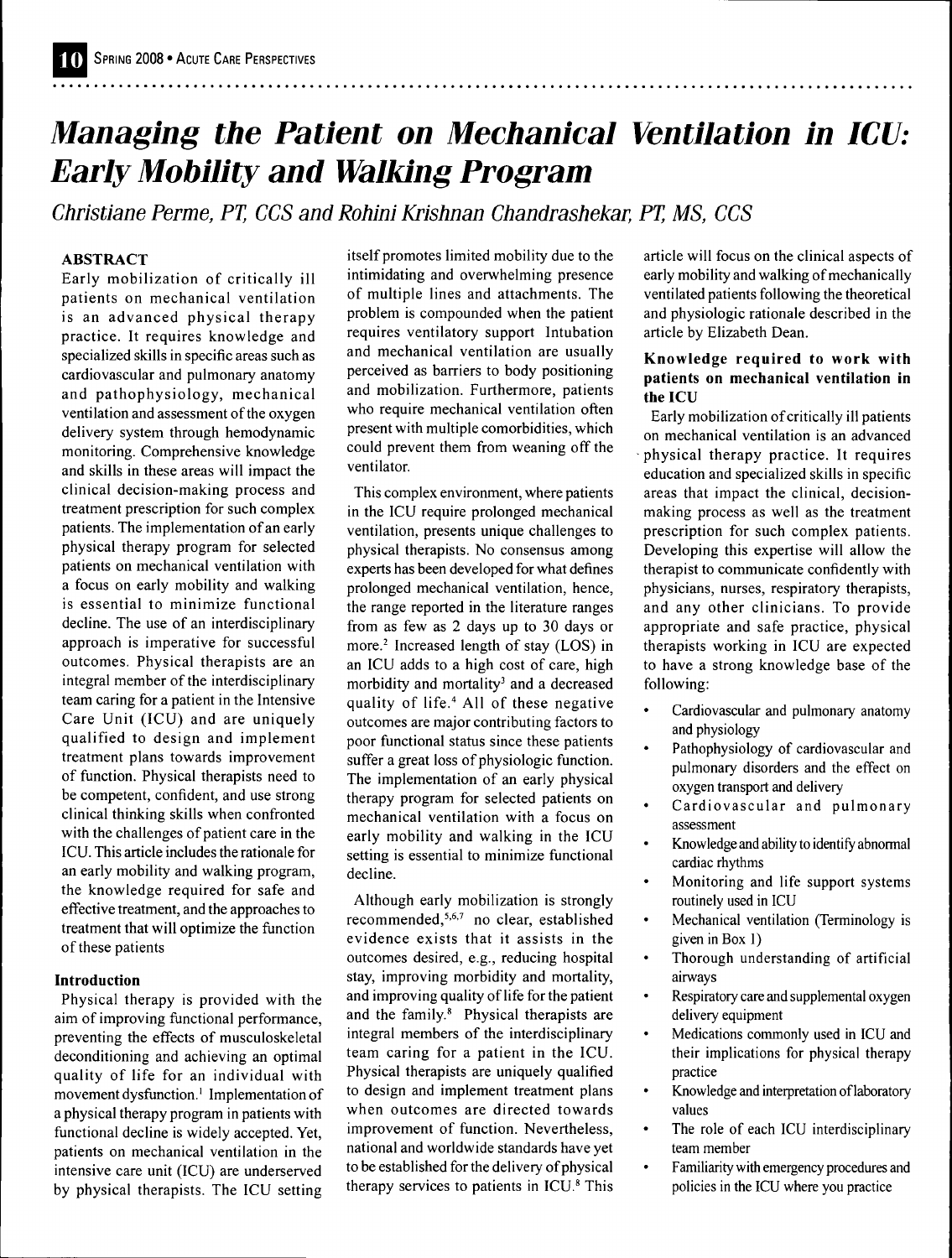# **VENTILATOR TERMINOLOGY**

# **A/C: ASSIST CONTROL**

- Non weaning mode
- Rate and tidal volume are set to deliver a minimum minute ventilation
- Patient can generate as many breaths as needed by triggering the ventilator On each spontaneous respiratory effort generated by the patient, the machine delivers
- the preset tidal volume Patients usually tolerate increased demands during physical therapy if medically stable

#### **SIMV: SYNCHRONIZED INTERMITTENT MANDATORY VENTILATION**

- Weaning mode
- Rate and tidal volume are set to deliver a minimum minute ventilation
- Patient is able to breath spontaneously between ventilator breaths
- On each spontaneous breath, the patient will receive as much volume as he can generate
- Often used with in conjunction with PSV

#### **CPAP: CONTINUOUS POSITIVE AIRWAY PRESSURE**

- Spontaneous mode of ventilation
- Weaning mode
- CPAP maintains positive pressure continuously in the airways
- Pressure support is be added to augment patient's tidal volume

#### **PS: PRESSURE SUPPORT VENTILATION**

- Applies to spontaneous breaths only
- May be applied to a patient's spontaneous breathing during SIMV or CPAP
- Once the patient triggers the ventilator, the preset positive pressure is delivered
- Volume is not pre-set, Pressure Support augments the tidal volume
- The patient controls respiratory rate and inspiratory time

#### **NIPPV: NONINVASIVE POSITIVE PRESSURE VENTILATION**

- Uses a mask instead of an artificial airway
- Used when short term ventilation is expected for COPD exacerbation, failed extubation, pneumonia, CHF, pulmonary edema

### **PEEP: POSITIVE END EXPIRATORY PRESSURE**

- Pressure left in the ventilator circuit at the end of expiration
- PEEP increases functional residual capacity
- Increases lung volume to prevent or correct atelectasis
- Increases mean airway pressure to improve oxygenation
- Prevents airways from collapsing

# **FIO.: FRACTION OF INSPIRED OXYGEN**

Supplemental oxygen delivered by the ventilator expressed as a percentage

#### **Decision-making process**

One of the most important skills of a physical therapist working in an ICU is the ability to make clinical decisions on when to initiate, delay, continue or stop activities for critically ill patients. The clinician must process large amounts of information in a short time to make the appropriate decisions.' The physical therapy program should be based on patient's medical condition and goals, not on the ICU equipment and presence of mechanical ventilation. Limited knowledge and understanding of ICU equipment and mechanical ventilation will significantly limit outcomes for these patients.'

The decision-making process starts when the clinician arrives at the bedside and starts

gathering the relevant information. Then, it continues as a dynamic, response-driven process, in which clinical decisions are made minute-to-minute, based on a comprehensive evaluation of medical condition, symptoms, and the patient's response to activity. When implementing a response-driven process, the therapist must be aware of the parameters set by the medical team managing the patient and their current goals of care. A strong commitment to an interdisciplinary team approach is imperative to the clinical decision-making process as well as safe practice. Physical therapists do not need to be prepared to solve medical emergencies, however they must be aware of impending medical problems that could lead to an emergency.

# **Which patients on mechanical ventilation will beneñt from an early mobility and walking program?**

A physician referral is required prior to a physical therapy evaluation and/or the initiation of any treatment. Once a referral is made to physical therapy, the physical therapist is ultimately responsible for determining the appropriateness of an early mobility and walking program for each patient. For physical therapy purposes, early mobility means encouraging the patient to be active, upright and moving once physiological stabilization has occurred after ICU admission.

Some criteria to assist the clinician in this determination include:

- Neurologic: The patient must be able to respond to verbal stimulation and follow simple commands
- Circulatory: The patient must be hemodynamically stable with acceptable heart rate, rhythm, blood pressure without vasopressor drugs e.g., Dopamine, Vasopressin, Norepinephrine
- Respiratory: The patient must have an adequate ventilatory pattern with the rate and rhythm of breathing synchronized with the ventilatory support provided. The individual must also be receiving acceptable levels of supplemental oxygen, usually less than  $0.6$  FiO<sub>2</sub>, unless specified by the physician.

#### **Physical therapy evaluation**

Once the patient is referred to physical therapy, a comprehensive physical therapy evaluation is performed. An example is provided in Box 2. The evaluation will help establish baseline information for the patient and establish the diagnosis, prognosis, and plan of care. Examinations may need to be adapted for the ICU. Many standard tests and measures are not possible in the ICU setting and the patient's medical condition may limit accurate examination. Based on the data gathered on the examination, patients in ICU who require mechanical ventilation are often found to have one or more of the following impairments and functional limitations: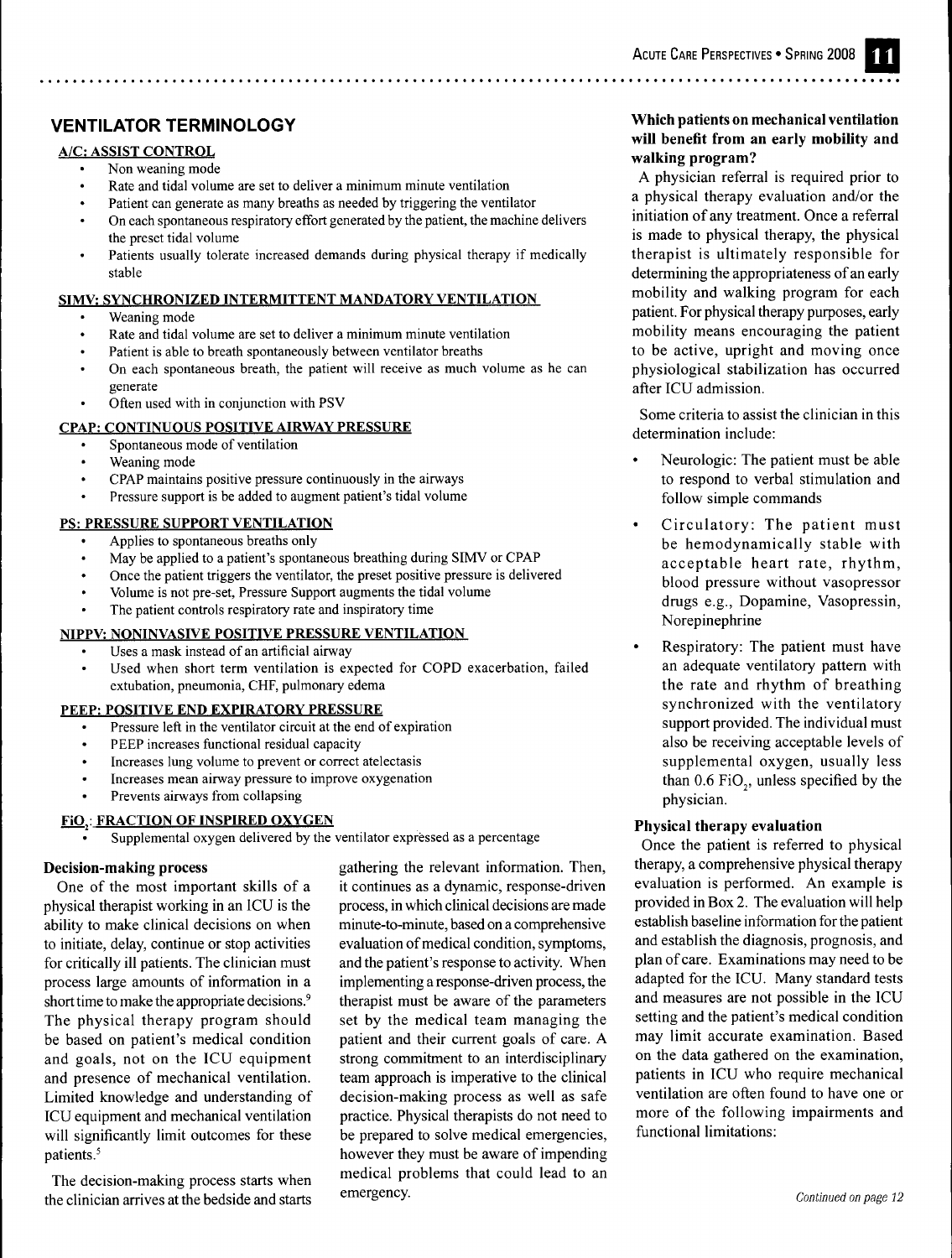# *Managing the Patient on Mechanical Ventilation in ICU: Early Mobility and Walking Program Continued from page 11*

a. Impaired ventilation

- b. Impaired gas exchange
- c. Impaired aerobic capacity
- d. Impaired muscle performance
- e. Inability to perform bed mobility and transfer activities independently
- f. Inability to ambulate
- g. Inability to perform self care or instrumental ADLs

# **Physical therapy goals**

Setting appropriate goals for mechanically ventilated patients in the ICU can be a difficult task for physical therapists and should be based on the anticipated outcomes. These generally are the intended results expected after the plan of care has been implemented.

*Anticipated Outcomes*

- Level of arousal is improved
- Optimized cardiopulmonary function
- Optimized neuromuscular function
- Loss of functional abilities is minimized
- Independence is maximized
- Weaning process is facilitated when the primary cause of weaning failure is muscle weakness
- Patient attitude towards recovery is improved

# **PHYSICAL THERAPY EVALUATION**

- 1. *Chart Review:* Past and present medical history
- 2. *Previous level of function:* Independence with ambulation and Activities of Daily Living (ADLs), use of assistive device/adaptative equipment/durable medical equipment (DME), activity level, exercise habits.
- 3. *Social history:* Family resources and support system, employment
- 4. *Mental status:* Level of consciousness as well as ability to follow commands, presence of sedation and rationale for its use, confusion, agitation
- 5. *Skin integrity*
- 6. *Cardiac status:* Heart rate and rhythm, blood pressure, ejection fraction, presence of invasive life support and equipment like pulmonary artery catheter, IABP, LVAD, CWHD
- 7. *Pulmonary status:* Ventilator settings, arterial blood gas values, oxygen saturation value. X-rays results, last ventilator change, weaning process and schedule
- 8. *Neurological status:* Intracranial pressure, tone, presence of paralysis/paresis, coordination, sensation
- 9. *Musculoskeletal status:* Fractures, limitations in range of motion (ROM), presence of significant muscle weakness
- 10. *Medications:* especially those that can potentially affect functional performance: Corticosteroids, neuromuscular-blockers, narcotics, sedatives
- 11. *Relevant laboratory and diagnostic tests*
- 12. *Current functional status:* Bed mobility, transfers, and ability to walk

Physical therapy short- and long-term goals should be measurable and timelimited. In many cases, a patient's medical condition improves rapidly and the expected time of mechanical ventilation is short and predictable. For such patients, functional recovery is expected as the medical condition improves. Short- and long-term function-oriented goals can be set in these cases. Setting long-term goals for more complex patients requiring extended periods of ventilatory support may not be reasonable. Due to fluctuations in the patient's medical status as well as an unpredictable prognosis, the long-term goals may be deferred until the patient demonstrates an improvement in the medical condition.

Goals should always be patient-specific, based on individual capabilities and overall medical condition. Areas of focus for setting goals for impairments and functional limitations include:

- 1. Improve muscle strength or motor control in order to promote increased function:
	- Lower extremities
	- Upper extremities
	- Head and trunk control
- 2. Improve endurance:
	- Increase repetitions of exercises for upper and lower extremities
	- Increase time sitting unsupported at the edge of the bed
	- Increase walking distance within acceptable signs and symptoms
	- Adding aerobic activities such as bicycle and arm ergometry and stair
- 3. Progressively improve functional mobility:
	- Bed mobility activities
	- Standing with assistive device and assistance
	- Transfer to a chair or bedside commode
	- Walking re-education with an assistive device and assistance
	- Independence with ADLs

# **Physical therapy treatment**

Physical therapy interventions in ICU can include positioning, postural drainage, airway clearance, breathing retraining, therapeutic exercises, inspiratory muscle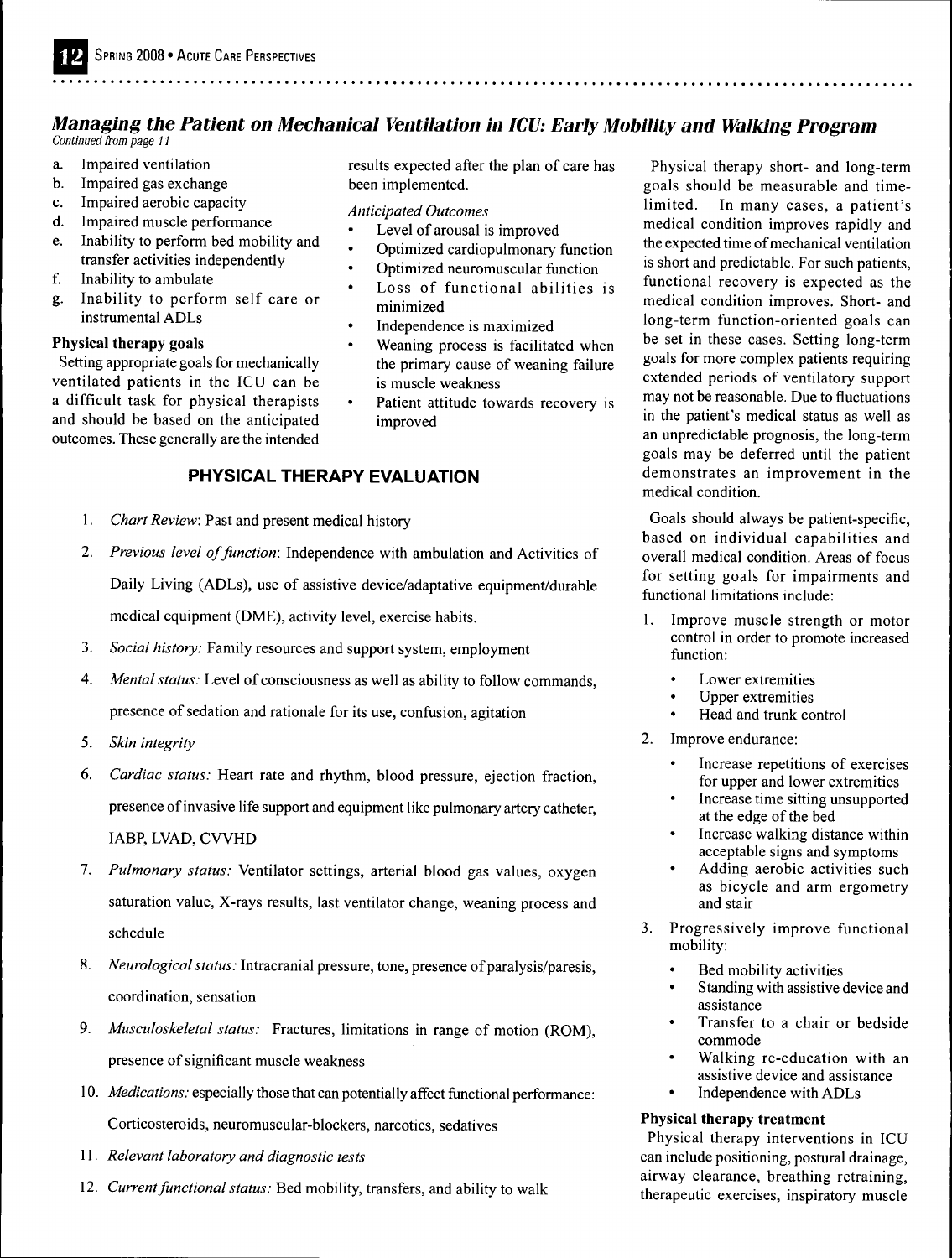training (IMT), transfers, gait re-education and patient /family education. As discussed previously, the focus of the physical therapy treatment for mechanically-ventilated patients in ICU should be to assist the patient achieve the upright position, tolerate weight-bearing activities and progress to walking re-education as soon as possible. Physical therapy interventions must be selected prudently in a goal-oriented manner with focus on function. The prescriptive parameters for this patient population were discussed in detail in the Elizabeth Dean's accompanying article.

Gait re-education for patients requiring mechanical ventilation in ICU is the link between bed rest and the ability to bear weight, walk, and improve functional mobility. Suggestions for devices to assist in ambulation are available,  $10,11,12$ but a standard of care to guide practice for such patients does not exist. Weightbearing activities can be a great challenge for the elderly and high acuity patient population. Profound weakness, decreased endurance, and multiple medical problems significantly limit functional gains. The use of a dynamic tilt-table as an adjunct to conventional rehabilitation techniques has reported in the literature. $12,13$  It allows patients to perform closed-chain exercises in a gravity-reduced environment using their own body-weight.<sup>13,14</sup> Sometimes identifying patients who will benefit from an early mobility and walking program can delivery to support activity. Progression of a mobilization test is shown in Box 3.

Prior to mobilizing these patients, several questions must be answered to develop an appropriate treatment plan.

- What is the level of patient participation?
- What is the severity of the patient's functional impairments?
- What are the available treatments of choice?
- What are the treatment priorities in this case? Why?
- What are the prescriptive parameters?
- What should be the treatment sequence? Why?
- What is the expected time available and course of treatment?

Good communication with the physician, nurse and respiratory therapist is essential and they must agree on the appropriate activity for each patient on a daily basis. The nurse must be available to assist with IV lines and the respiratory therapist to assist with ventilator management. An organized plan must be in place to ensure that lines and leads are connected appropriately for assessment and are managed during treatment. Alarms often go off when working with patients in an ICU on a monitor or a ventilator. They alert

#### **MOBILIZATION TEST IN ICU**

Can the patient raise each leg against gravity in supine position? Can the patient sit on the side of the bed with minimal support? **I** With walker and assistance, can the patient stand? With walker and assistance, can the patient shift weight laterally? With walker and assistance, can the patient take steps in place?

Progressive walking re-education with walker and assistance when appropriate

be difficult; however delaying mobility can place patients at risk for the development of preventable secondary impairments and functional limitations. Some patients may be ready to move before they appear to be or before we think they are. A mobilization test can help determine whether the patient has the motor control and adequate oxygen clinicians that the vital signs or ventilator function are outside the parameters set by the medical team. When an alarm sounds, evaluate the patient. An alert and oriented patient is usually not in immediate danger. If a patient is responsive and participating, the therapy treatment should not be terminated just because of an alarm. Make

sure you resolve the issue and then continue with planned treatment if appropriate. When alarms go off:

- Stop treatment momentarily
- Observe and provide support to the patient
- Determine which alarm is sounding and why
- Take appropriate steps to resolve problems causing the alarm to sound
- If you are unsure as to why, or the alarms do not stop, call the nurse or respiratory therapist immediately
- Never leave the patient

#### **Monitoring the ICU patient on mechanical ventilation**

The physical therapist must have knowledge of normal values for vital signs. The heart rate (HR), blood pressure (BP), oxygen saturation  $(SpO<sub>s</sub>)$ , and respiratory rate (RR) at rest must be noted. In the ICU, these signs are available on the telemetry monitor. The acceptable range for vital signs may differ with each patient. Determine what is acceptable for each patient prior to each therapy session once the overall medical condition is thoroughly assessed. The limits for each vital sign during activity should be discussed with and agreed upon by the interdisciplinary team. Due to the critical nature of patients' illnesses and constant changes in overall medical condition, a vigilant assessment is necessary to determine whether the patient is tolerating the planned intervention. It also allows the treatment plan to be modified as necessary to adhere to the set parameters and promote safety. Always correlate vital signs with symptoms and also be specifically aware of sudden changes in the vital signs. Appropriate ventilatory and oxygen support must be provided so that the patient can tolerate increased levels of activity.

# **Absolute contraindications for the early mobility and walking program**

- Comatose, unresponsive patients
- Significant and symptomatic changes in resting EKG with hemodynamic compromise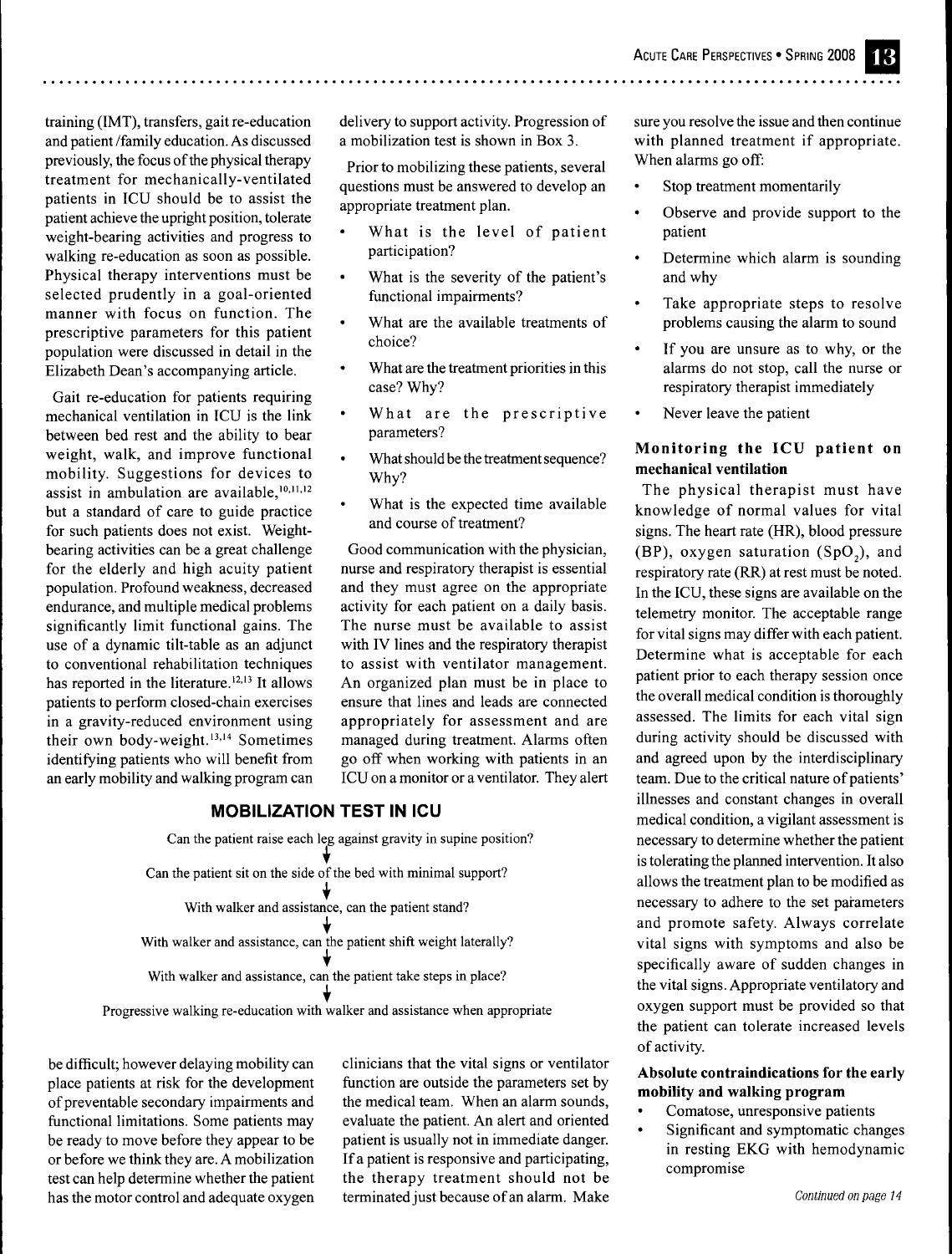# *Managing the Patient on Mechanical Ventilation in ICU: Early Mobility and Walking Program Continued from page 13*

- Unstable angina
- Uncontrolled heart failure
- Hemodynamic instability requiring high doses or multiple vasopressor drugs
- Suspected or known dissecting aneurysm
- Acute pulmonary emboli with unstable medical condition
- Significant oxygénation dysfunction requiring high levels of supplemental oxygen, usually more than 0.7 FiO., unless specified by the physician
- Cerebral edema with uncontrolled ICP
- Significant neurological and/or musculoskeletal dysfunction
- Unstable fractures

# **Barriers to an early mobility and walking program for mechanically ventilated patients in the ICU**

To decrease the possibility of adverse effects during the course of physical therapy evaluation and treatments, the following factors must be assessed and considered prior to establishing a treatment plan:

- Confidence and level of expertise of physical therapist in the ICU environment
- Lack of patient cooperation
- ICU culture promoting bed rest
- Age and level of function prior to ICU admission
- Severity of disease and comorbidities
- Limited cardiac and pulmonary reserve
- Limited assessment of strength, mobility and ability to bear weight
- Patient's body weight
- Pain
- **Sedation**
- Nutritional status
- Sleep deprivation
- Interdisciplinary cooperation
- Staff availability to assist with mobility
- Number of lines, tubes monitoring and life support equipment

# **Guidelines to terminate a physical therapy session in the ICU**

- Severe chest pain associated with EKG changes
- Heart rate above predicted maximum heart rate or pre-determined limits set by the medical team
- Hypotension associated with dizziness, light headedness, and diaphoresis
- Intolerable dyspnea associated with increased use of accessories muscles, paradoxical breathing pattern, nasal flaring, and cyanosis
- Unable to maintain acceptable SpO<sub>2</sub> despite supplemental oxygen
- Severe pain despite analgesia
- **Extreme** fatigue
- The patient wishes to stop

# **Tips for success**

You must ask yourself a few questions prior to every initial evaluation and therapy treatment session. The answers to these will guide your clinical decision making process and help provide safe practice.

- Who is my patient? Information from chart review, nurse, MD, family.
- Is my patient able to participate with therapy? Awake, able to follow commands.
- Is my patient hemodynamically stable? Look at the monitor, IV drips.
- How does my patient look? Calm, relaxed, uncomfortable, acute distress.
- What is the position and integrity of the artificial airway, lines, tubes attached to the patient?
- Is my patient on life support equipment? Ventilator, Intraaortic balloon pump (IABP), Left ventricular assistive device (LVAD), Continuous venovenous hemodialysis (CWHD).
- Has my patient's medical condition changed drastically in the past 24 hours? Recent surgery, hypotension, reintubation....
- Do I have enough help and support from the interdisciplinary team to ensure patient safety throughout the treatment session?

Patients with endotracheal intubation or tracheostomy can be safely mobilized when appropriate measures are taken.<sup>15</sup> Therefore, physical therapists working with mechanically ventilated patients must have a thorough knowledge of mechanical ventilation and artificial airways. A comprehensive orientation program and competency assessment is the key for a successful physical therapy practice in the critical care environment. Limited knowledge and understanding of the ICU equipment can limit therapy outcomes for ICU patients. To be equipped to provide safe and effective care for the critically ill patients, the physical therapist must:

- Understand principles of oxygen transport and basic cardiopulmonary pathophysiology
- Understand function of the ICU equipment and implications during therapy interventions
- Understand medical interventions provided in ICU
- Work closely with all members of the ICU team
- Use strong critical thinking skills

Complications directly related to therapy interventions in the ICU are rare despite numerous lines, tubes, monitoring and life support equipment; HOWEVER, here are some words of caution:

# *What you don't know can hurt you and your patients...*

*Make sure you know what you are doing...*

*Only do what you know and feei comfortable doing...*

*Done right it is safe and effective...*

*Done wrong it can be fatal...*

# **Conclusion**

Physical therapists practicing in the ICU face complex challenges in caring for mechanically ventilated patients. For many physical therapists, the ICU presents as an intimidating environment; however, they must never forget their primary goal of improving function. By developing a strong knowledge base and skills required for safe practice in this clinical setting, the confidence of physical therapists will increase. The use of an interdisciplinary approach is imperative for successful outcomes. Mobilization involving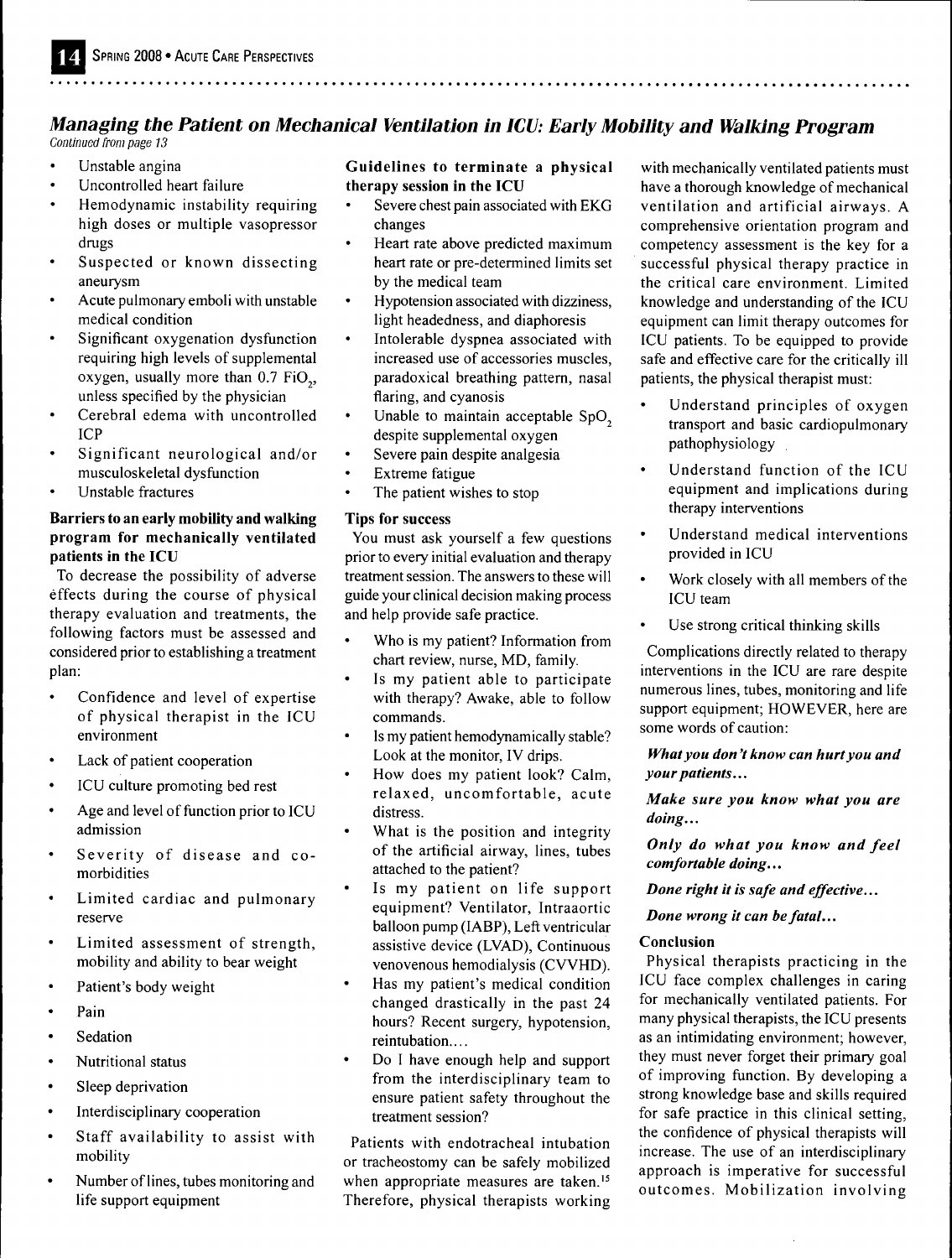gravitational stimulus and walking of selected patients requiring mechanical ventilation in ICU is recommended but it is not always part of physical therapy intervention. Since the specific role of the physical therapist in the ICU has not been well defined, it varies considerably and the physical therapy program is implemented according to the individual's professional discretion. As observed by the authors, the concept of an early mobility and walking program for selected ICU patients has the potential to affect positive outcomes, including:

- Prevention of secondary complications of bed rest
- High level of satisfaction for nurses, patients, physicians, therapists, and family members
- Assistance with ventilator weaning process as strength, functional mobility and endurance improve
- Decreased length of hospital stay and costs

We have an urgent need for research to provide scientific evidence that an early mobility and walking program definitively improves outcomes. The physical therapy profession must establish the optimal physical therapy interventions and determine their effectiveness in the treatment of patients requiring mechanical ventilation in the ICU. This will pave the way for the involvement of physical therapy to be a universally accepted standard of practice in the management of medically complex patients.

#### **References**

- 1. Guide to Physical Therapist Practice. 2<sup>nd</sup> ed. Phys Ther. 2001; 81:21
- 2. Criner GJ: Care of the patient requiring invasive mechanical ventilation: Resp Care Clinics. (8) 2002; 575-592
- 3. Criner GJ: Long term ventilation Introduction and perspectives: Resp Care Clinics.(8) 2002; 345-353
- 4. Douglas SL, Daly BJ, Gordon N, Brennan PF. Survival and quality of life: Short term versus long-term ventilator patients. Crit Care Med. 2002; Vol 30, No 12:2655-2662
- 5. Holtackers TR. Physical rehabilitation of the ventilator dependent patient. In: Irwin S, Tecklin JS. Cardiopulmonary Physical Therapy. St. Louis, Missouri: Mosby Company: 1995; 292-304
- 6. Sciaky AJ. Mobilizing the Intensive Care Unit Patient: Pathophysiology and

Treatment. Physical Therapy Practice. 1994; 3(2):69-80

- 7. Bishop KL: Pulmonary rehabilitation in the intensive care unit: In: Fishman AP, ed. Pulmonary Rehabilitation. New York, NY: Marcel Dekker, 1996; 725-738
- 8. Stiller K. Physiotherapy in Intensive Care: Towards an Evidence Based Practice. Chest. 2000; 118:1801-1813
- 9. Welch E, Anastasas M. Critical Care, Critical Choices. Physical Therapy Magazine. March 1996; 75-77
- 10. FossG. A method of augmenting ventilation during ambulation. Phys Ther. 1972; 52 (5): 519
- 11. Bums RJ, Jones FL. Early Ambulation of Patients Requiring Ventilatory Assistance. Communications to the Editor. Chest. 1975; 68 (4): 608
- 12. Smith T, Forrest G, Evans G, et al. The Albany Medical College Ventilator Walker. Arch Phys Med Rehabil. 1996; Vol 77:1320-1321
- 13. Trees D, Coale N. Use of a Dynamic Tilt Table for Preambulation Strength Training of Severely Deconditioned Patients. Acute Care Perspectives. 2007:16; (3); 6-9
- 14. Trees D, Ketelsen C, Hobbs J. Use of a Modified Tilt Table for Preambulation Strength Training as an Adjunct to Bum Rehabilitation: A Case Series. Joumal of Bum Care & Rehabilitation. March/April 2003; 97-103
- 15. Bailey P, Thomsen GE, Spuhler VJ, et al. Early activity is safe and feasible in respiratory failure patients..Crit Care Med. 2007; 35(1): 139-145

*Christiane Perme, PT CCS is a Cardiovascular and Pulmonary Clinical Specialist and a Senior Physical Therapist at the Methodist Hospital in Houston, TX. She is also staff lecturer for Motivations, Inc. and Education Resources, Inc.*

*Rohinl Krishnan Chandrashekar PT, MS, CCS received a Bachelors Degree in Physical Therapy from University of Bombay, India and a Masters Degree in Physical Therapy from Boston University, Boston, MA. Certified as a Cardiovascular and Pulmonary Clinical Specialist since 1996. Varied experience in ICU and outpatient settings with extensive involvement in Pulmonary Rehabilitation. Presently work at Triumph Hospital and at Bay Area Rehabilitation Inc. in Houston, TX*